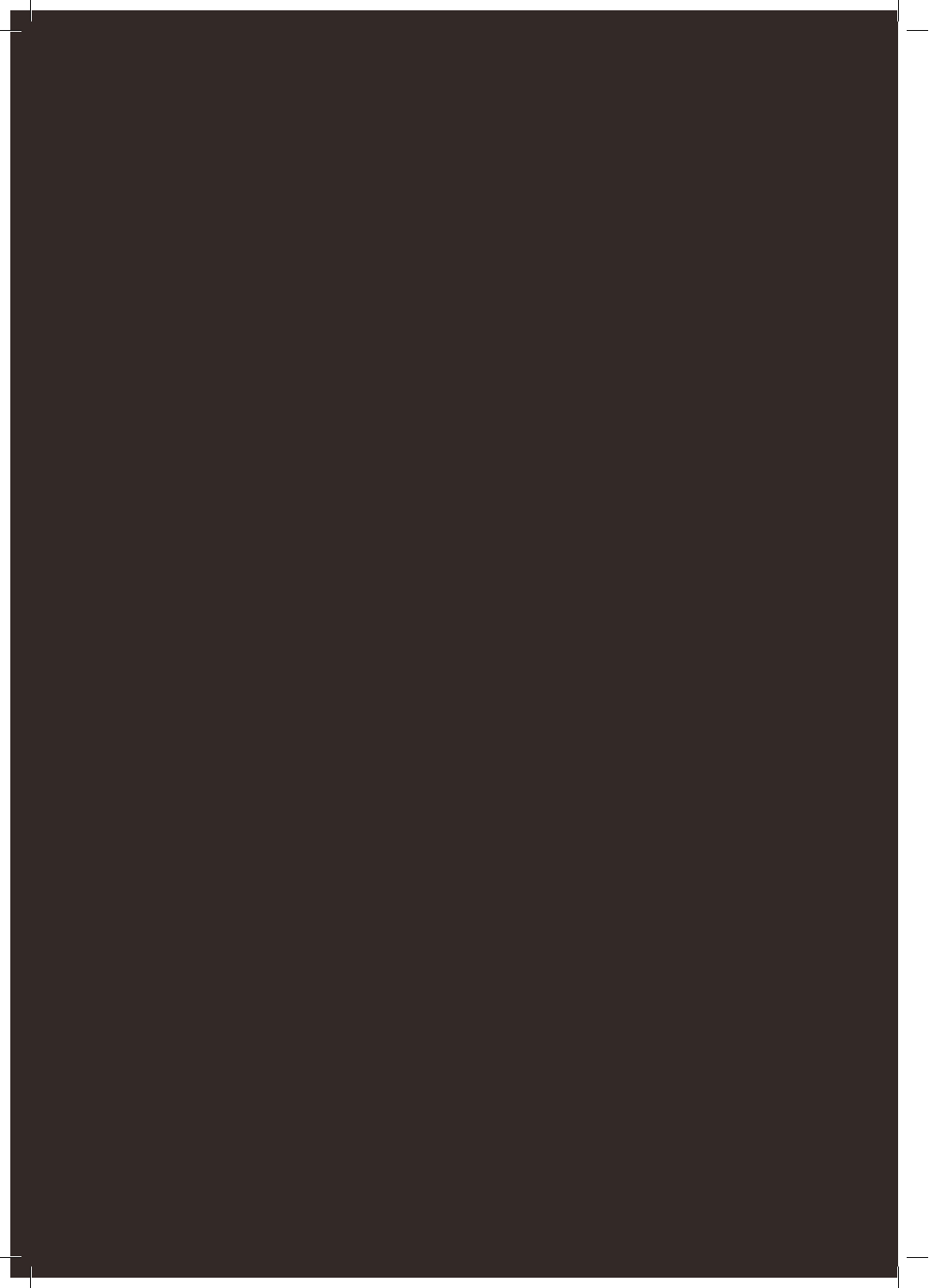#### $\mathcal{Q}$

IN VICTORY YOU

DESERVE CHAMPAGNE,

IN DEFEAT, YOU NEED IT

*Napoleon Bonaparte* 

## CHAMPAGNE

#### VEUVE CLICQUOT YELLOW LABEL NV *750ml 1900*

*This non-vintage Champagne is characterized by a fine persistent bubble, delicate well defined floral fruit fragrances and flavours.*

VEUVE CLICQUOT ROSÉ NV

*750ml 2300 An opulent display of tiny bubbles launching intriguing red berry fruit, nut fragrances and flavours with a generous complex finish.*

VEUVE CLICQUOT RICH

*750ml 2600*

*Citrus and floral notes are found on the palate, which are balanced with the dynamic freshness and creamy finish common to all expressions of Veuve Clicquot.*

#### RUINART

*750ml 2200 Fresh and fruity aromas of pear, hazelnut and almonds are complemented by notes of fresh butter and sweet pastries.*

KRUG GRANDE CUVÉE

*750ml 5800 The bouquet is wonderfully creamy, leading to magical combination of weight and balance on the palate.*

MOËT & CHANDON BRUT IMPÉRIAL NV *750ml 1600*

*Delicately vinous nose with a lime and vine blossom attack. Predominantly Pinot Noir. Light and persistent mousse, full-bodied with a subtle finish.*

MOËT & CHANDON BRUT IMPÉRIAL ROSÉ *750ml 1800*

> MOËT & CHANDON NECTAR *750ml 1800*

*Exotic, rich and lively, the Nectar Impérial is a delicious expression of the Moët & Chandon style, which is distinguished by its bright fruitiness, its seductive palate and its elegant maturity*

#### DOM PERIGNON *750ml 6800*

*Made only in vintage years, Dom Perignon is selected from the best crus in Champagne. The wine benefits from a long ageing in the cellars which allows the unique style to be expressed.*

> ARMAND DE BRIGNAC BRUT GOLD *750ml 10 800*

*Peach, apricot & red berry aromas; citrus, orange blossom & hints of Brioche.*

## **BUEBELES**

#### BOSCHENDAL MCC BRUT NV

*750ml 380 Pale gold with a flourish of delicate bubbles & enticing lemon cream & almond biscotti precede lovely layers of citrus.*

GRAHAM BECK BRUT NV *750ml 440 375ml 260 Light yeasty aromas, good fruit on the nose & rich creamy complexity on the palate.*

BOSCHENDAL DEMI SEC NV *750ml 380 Flourish of delicate bubbles bring forth decadent créme brulee &* 

*almond biscotti deliciousness.*

GRAHAM BECK BRUT ROSÉ NV *750ml 440*

*Brisk on the palate, showing hints of oyster shell and fresh lavender. Flirtatious and fun, yet elegant and structured, it's perfect for all seasons and settings.*

DURBANVILLE HILLS BLANC DE BLANC MCC *750ml 368 An abundance of citrus, lime and grapefruit,* 

*creamy texture with an enticing linger.*

AMARI LUSH MCC *750ml 580*

*Embondying a balance of structure & elegancy from Chardonnay. a Hint of honey rounds off the MCC.*

#### PROSECCO BRUT NV

*750ml 580* 

*This lightly sparkling Prosecco shows a distinct brass green glint. A frothy mousse falls backfast, but a modest stream of bubble persists. Tingly carbonation tickles the palate in a flavour thats crisp and fully dry.*

土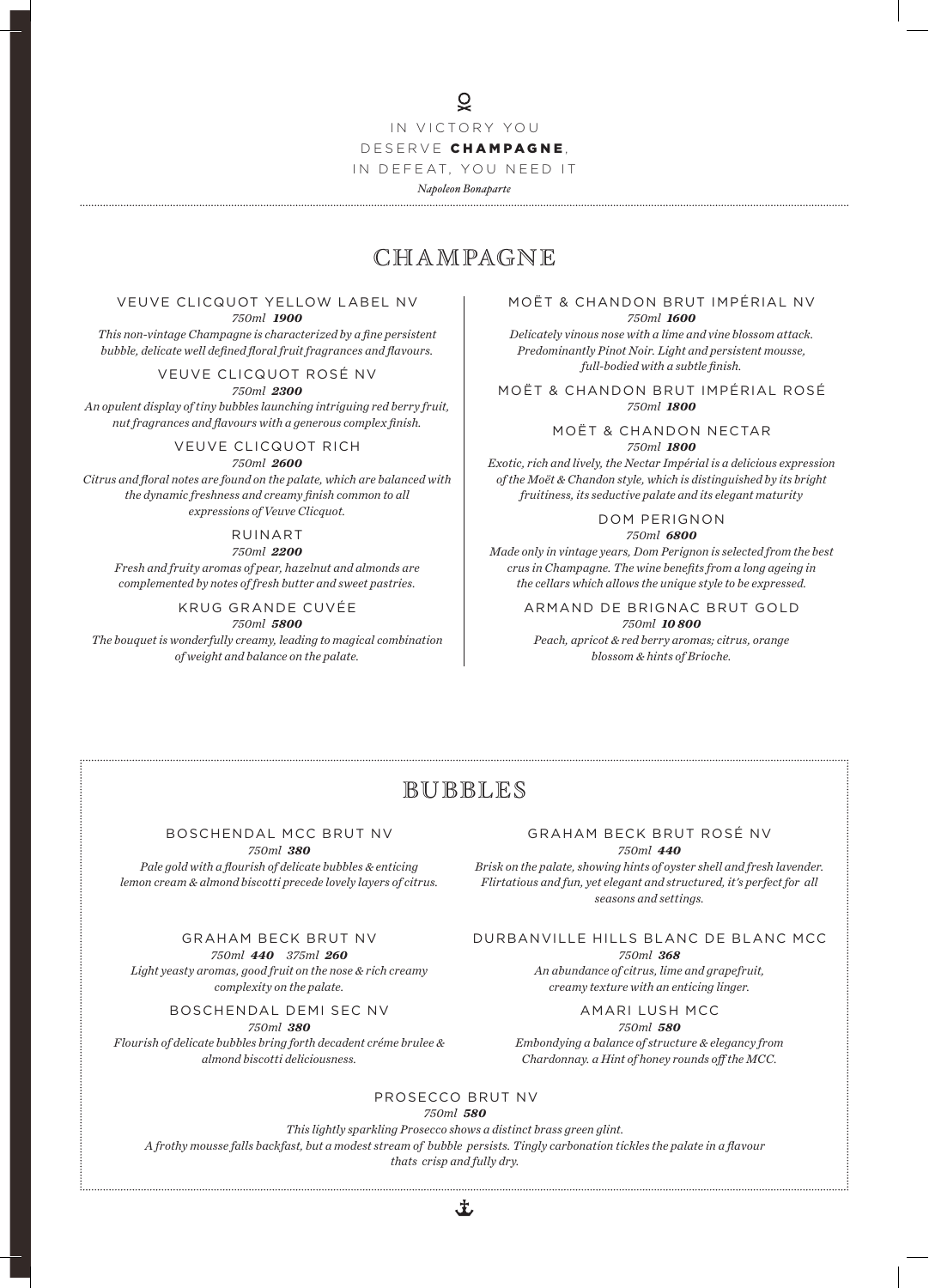WINE IS BOTTLED POETRY *Robert Louis Stevenson*

## SAUVIGNON BLANC

NEIL ELLIS 'GROENEKLOOF' *Predominant flavours are those of tropical fruit with herbaceous overtones. 280 200ml GLASS 94*

SOUTHERN RIGHT *A tight, complex wine with a classic minerality and length, balancing the ripe fruit 288 200ml GLASS 98*

FRANSCHHOEK CELLAR *Aromas of tropical fruit, white pear and citrus. 160 200ml GLASS 50*

CREATION *Superbly Balanced wine beckoning with aromas of tropical fruit, elderflower. Full bodied palate. 288 200ml GLASS 84*

MORGENSTER *A delight in the mouth, this elegantly crafted wine offers gracious balance and poise. 220 200ml GLASS 74*

DMZ SAUVIGNON BLANC *This wine has a pale, bright gold colour with green reflections. Upfront aromatics of passion fruit and citrus greet the nose following through to a rich palate yielding ripe fruit flavours with a nettle edge. 268*

UVA MIRA *A tropical style of Sauvignon Blanc with luscious mouthfuls of guava and white peach that envelop your palate. 388*

LIFE GRAND CAFÉ *Tropical fruit, figs and guava. Crisp and refreshing in summer. 180 200ml GLASS 60*

MEINERT SAUV BLANC *This wine speaks to the more serious side of Sauvignon Blanc, whilst having a youthful charm. Fruit of origin, Elgin. 210*

> WARWICK FIRST LADY *Abundance of tropical fruit, gooseberry, grapefruit and lime aromas. 228 200ml GLASS 76*

## CHARDONNAY

FRANSCHHOEK CELLAR *A fruit core of marmalade and mango flavours as well as a hint of spice. 160 200ml GLASS 50*

HAMILTON RUSSELL VINEYARDS

*Tight, dry, complex mineral character and length balancing a rich viscous palate. A classic terroir driven wine rated one the of the top 20 Chardonnays in the World, and the top white wine in South Africa. 920*

WATERSIDE UNOAKED

*An explosion of tropical fruit on the nose with underlying floral tones. 160*

#### DE MORGENZON DMZ

*Sweet vanilla and almonds on the front of the nose with clean tropical fruit to follow. Delicate oak support. Rich and full in the mouth with layers of full fruit flavours including apricot and white peach and always the vanilla backing. 270*

WARWICK FIRST LADY UNOAKED *Intense nose of pineapple, pear, citrus and floral notes. 230 200ml GLASS 78*

> BABYLONSTOREN *Tangy citrus, softened undertones of vanilla and a nutty complexity. 640*

#### DELHEIM CHARDONNAY SUR LIE

*Citrus, stone fruit and tropical notes show on nose. Elegant and well-balanced with mineral touch. 480*

#### VERGELEGEN CHARDONNAY

*The wine shows an attractive lemony yellow-green colour with a complex nose of citrus, peach, tropical fruit and mineral tones. The palate is long and full with delicate wooding. Beautifully refined and elegant. 398 200ml GLASS 122*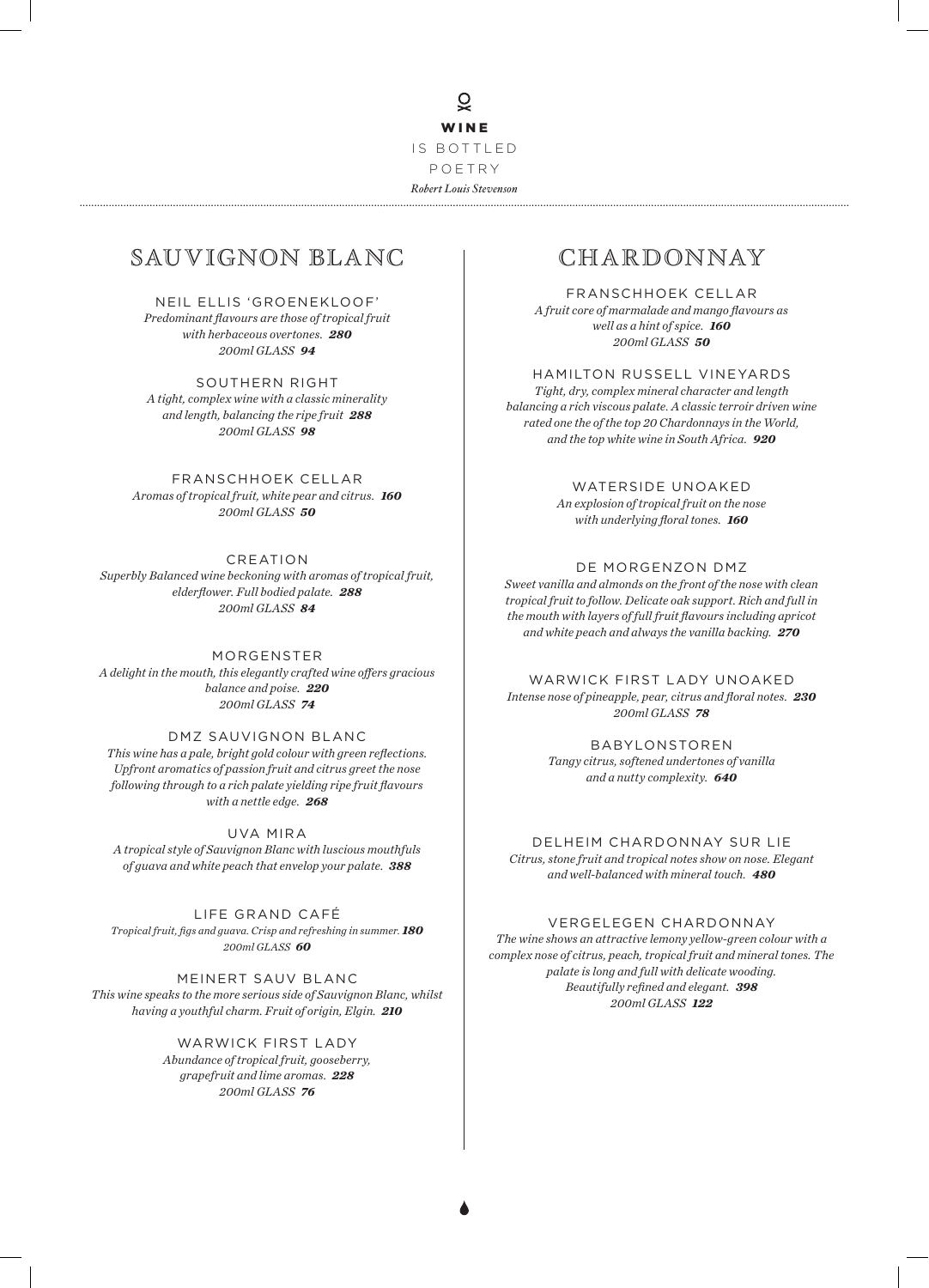$\overline{Q}$ 

IN WINE THERE IS WISDOM, IN BEER THERE IS FREEDOM, IN WATER THERE IS BACTERIA

*Benjamin Franklin* 

## BLENDED WHITE WINES

#### BOSCHENDAL

CHARDONNAY/PINOT NOIR *While the Chardonnay component adds to the richness of the wine, the Pinot Noir contributes to the two classic grape varieties 248 200ml GLASS 78*

BABYLONSTOREN CANDIDE *The wine is refreshing yet complex, with lovely tropical flavours rounded off with a lingering, fresh acidity. 240 200ml GLASS 80*

MORGENSTER WHITE BLEND *Starting off ripe and fresh, with notes of apricot, pineapple and litchi, hidden aromas of banana, butter, caramel, and zippy citrus, quince and lime then come to the fore 480*

ZONNEBLOEM BLANC DE BLANC *Expect explosive tropical aromas of guava, sweet melon and passion fruit 160*

## OTHER WHITE VARIETALS

FRANSCHHOEK CELLAR CHENIN BLANC *The wine is rich and flavourful with a mélange of tropical fruit flavours, good concentration and finishes rich and creamy. 160 200ml GLASS 50*

BABYLONSTOREN VIOGNIER *Ripe peaches & apricots give a combination of complexity as well as elegance. 320*

TERRA DEL CAPO PINOT GRIGIO *Crisp Pineapple and golden delicious apple fragrance 180*

DE MORGENZON DMZ CHENIN BLANC *Notes of Citrus, lime and honey with some toasty nuts and rich vanilla 260*

### BLUSH WINES

DE MORGENZON DRY ROSÉ *Cherry and strawberry nose, followed by crispy summer fruit salad palate. 240*

DELHEIM PINOTAGE ROSÉ *Radiant hues of pink with layers of strawberry and watermelon aromas 208 200ml GLASS 72*

BABYLONSTOREN ROSÉ *With raspberries and rose petals on the nose and strawberry yoghurt on the palate, there's a fresh acidity to this wine that lingers long in the mouth. 280 200ml GLASS 86*

DELAIRE GRAF CAB FRANC ROSÉ *Ripe Strawberry, cassis, candy floss. With dark red berries and a juicy, crisp dry pallet 230*

ALLESVERLOREN TINTA ROSÉ *Exhibiting a perfect sugar/acid balance, it has a delicious lingering aftertaste. 198 200ml GLASS 68*

## Semi-Sweet Wines

BOSCHENDAL LE BOUQUET

*This semi-sweet wine has a floral aroma of rose petals and summer fruit, best enjoyed with spicy foods 160 200ml GLASS 50*

LIFE GRAND CAFE OFF DRY WHITE BLEND *Explosions of passionfruit, packham pear and tropical fruit salad. 120 / 200ml Glass 58*

LIFE GRAND CAFE OFF DRY RED BLEND *A fusion of dark fruits, cherries & cassis with a velvet texture. 140 /200ml Glass 60*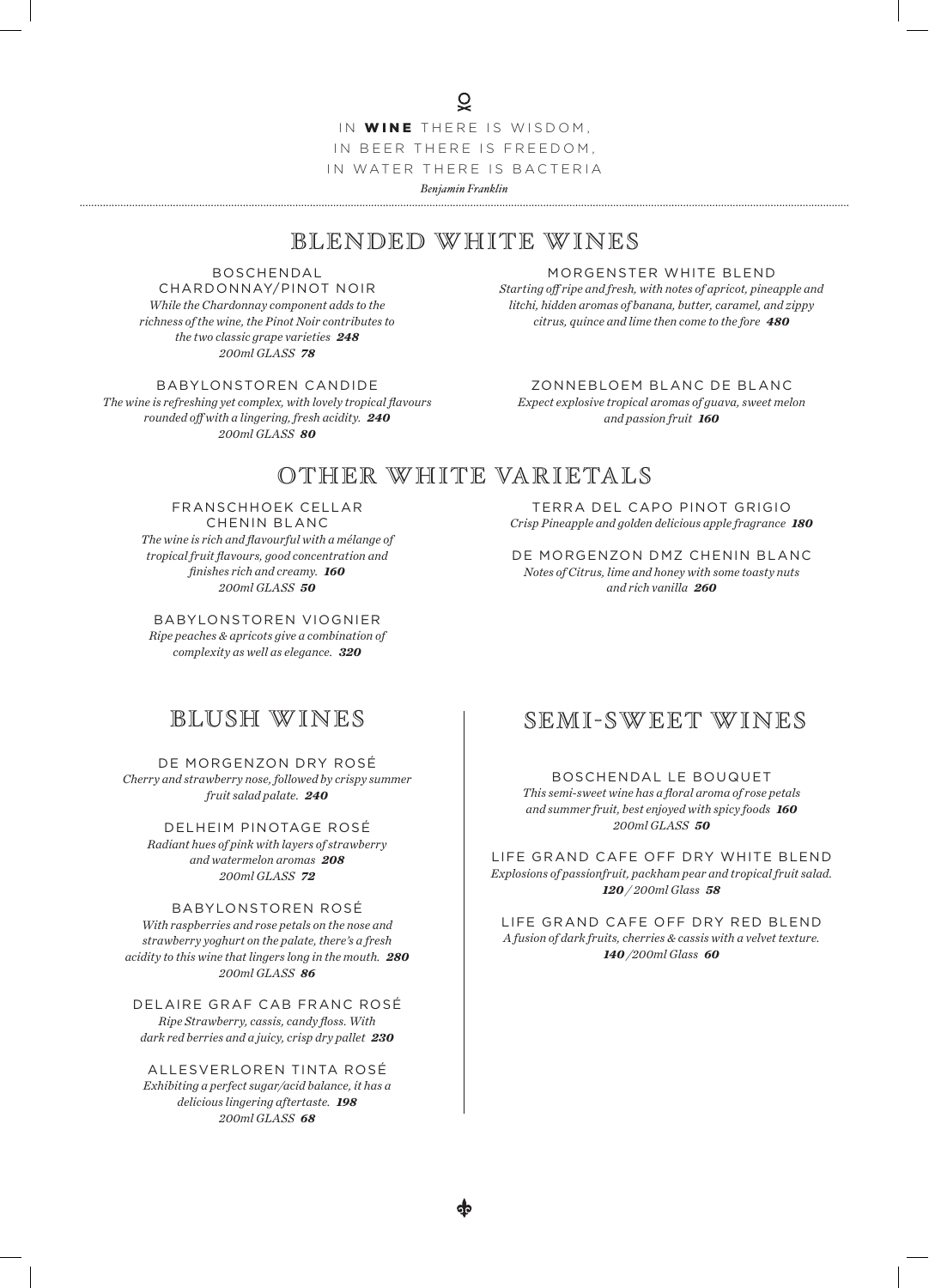$\mathcal{Q}$ I DON'T DRINK RED WINE ON ICE TO WATER IT DOWN.

*Diane Keaton*

## CABER NET SAUVIGNON

#### FRANSCHHOEK CELLAR

*Red berry aromas continue on the palate and well rounded with a firm, yet silky finish. 178 200ml GLASS 62*

VERGELEGEN RESERVE *The wine is complex, showing blackcurrants, spice, ripe plums and attractive wood aromas and flavours. 760*

WARWICK FIRST LADY *The bouquet reveals lots of red berries, sweet black currants, and a pleasant herbal character. 260 200ml GLASS 78*

**HIGHBFRRY** *Soft berry fruits, an elegant style of cabernet, the oak nicely integrated 340 200ml GLASS 120*

THELEMA CABERNET SAUVIGNON *Complex & stylish with aromas of ripe blackcurrant, daek chocolate and pencil shaving. 680*

### SHIRAZ

RAKA BIOGRAPHY *Balance of fruit, spice and complexity. Dark berries and oak melt seamlessly to offer evolving pleasure 360*

FRANSCHHOEK SHIRAZ *The palate has lengths and complexity with layers 180 200ml GLASS 60*

NEIL ELLIS *Pure blackberry fruit with underlying white pepper and liquorice aromas and hints of violets. 260 200ml GLASS 96*

BABYLONSTOREN *Fresh Mid Palate with cherry soft prune, dark flavours. 598*

DE MORGENZON DMZ SYRAH *Rich berry fruit, ripe plum & white pepper. Full with youthful vigour. 420*

UVA MIRA THE MIRA SHIRAZ *A suave wine offering luscious flavours of dark fruit which flow through the palate like velvet with lingering hints of spice. 680*

MEINERT GRADUATE SYRAH *This wine offers an elegant fruit profile of blueberry, blackberry and plumbing, with true syrah pepper tones. 390*

## MERLOT

FRANSCHHOEK CELLAR *This dark plum coloured wine has aromas of forest floor, Christmas cake and red cherries 180 200ml GLASS 62*

OVERGAAUW *Medium-bodied with a rich combination of black cherry, floral and oak spice notes. 520*

MEINERT

*Medium bodied, offers ripe plums, cinnamon and red berries, restrained styling with only older oak and fine tannins. 420 200ml GLASS 120*

UVA MIRA THE MIRA MERLOT *This wine is savoury yet elegant with silky tannins and a touch of earthiness. It is harmoniously balanced with flavours of red berries, cedar and delicate herbal notes 480*

## PINOTAGE

ALTYDGEDACHT PINOTAGE

*Fragrant, wild berry and raspberry aromas and flavours with firm tannis to finish. 360*

SOUTHERN RIGHT *Packed with complex dark berry fruit, beautiful tannins and subtle wood spice 598*

RIJK'S TOUCH OF OAK PINOTAGE *Pinot Noir like aromas carry through onto a lively medium bodied fruit driven palate. 280 200ml GLASS 98*

LANZERAC PINOTAGE *Concentrated black cherry fruit edged with sweet vanilla hints & spicy aromas. 400*

MEINERT PRINTERS INK PINOTAGE *An elegant, yet full-bodied wine, with ripe fruit flavours and a smokey, earthy finish. 330*

土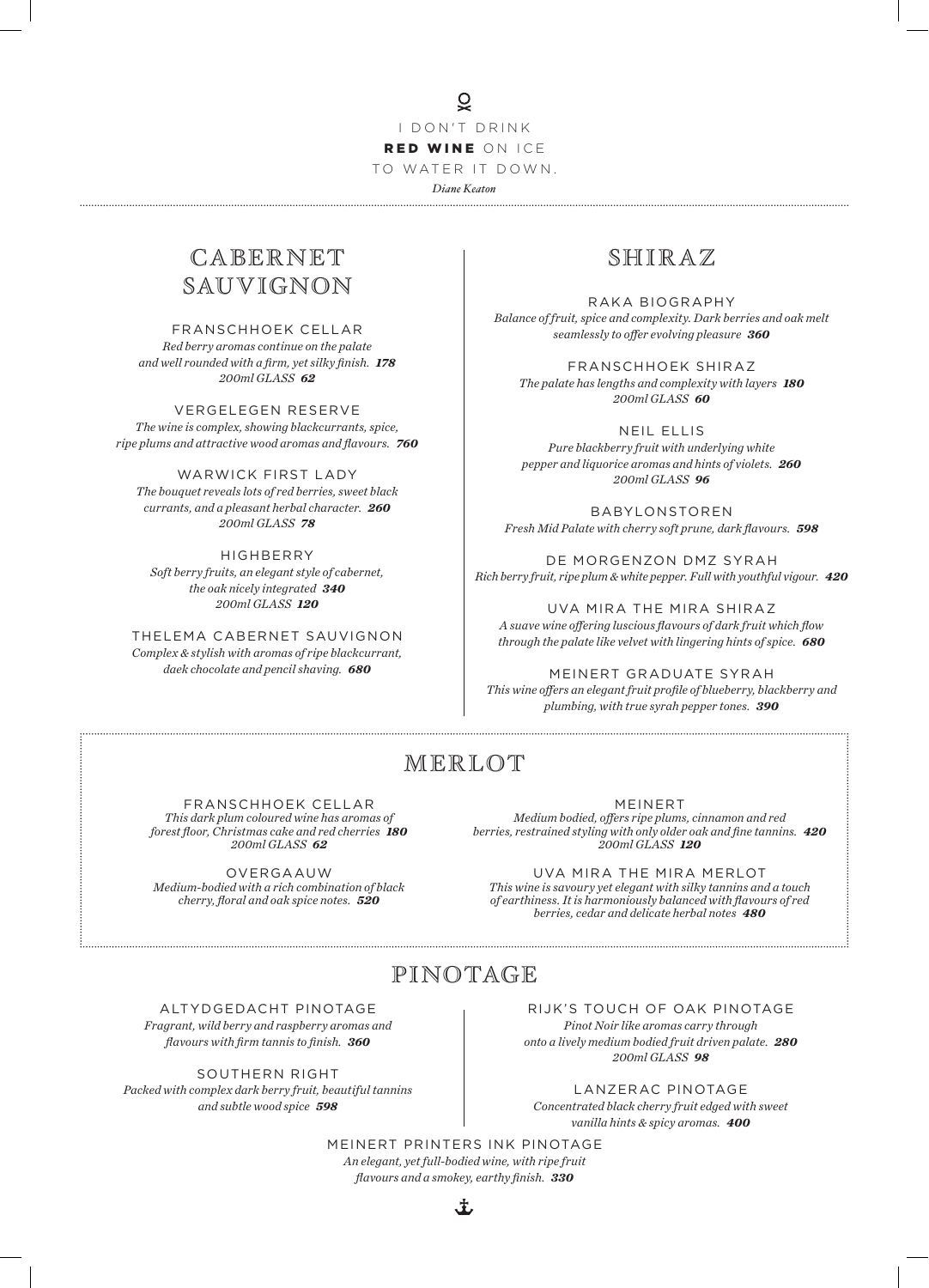#### $\overline{Q}$

HIS LIPS DRINK WATER BUT HIS

HEART DRINKS WINE

*E. E Cummings*

## pinot noir

#### HAMILTON RUSSELL VINEYARDS

*Characteristic tightness and elevated length balances a rich generous palate with dark, spicy, complex fruit perfume. A classic terroir driven wine. 980*

MR P PINOT NOIR

*Elegant fresh cherry and red berry with lovely texture and fruit with spicy undertones 360 200ml GLASS 120*

CREATION PINOT NOIR *Deep ruby in colour, gleaming and inviting in the glass. The intensely fragrant bouquet shows a melange of red berry aromas, elegant vanilla and a whiff of wood spice 480*

#### BLENDED RED WINES

#### VILLAFONTE SERIOUSLY OLD DIRT

*Notes of Booysenberry, candied strawberry and bright cherry are accentuated by warm vanilla, baking spices and chocolate. Luscious mouth-feel and shows elegance without compromising complexity. 620*

ATARAXIA SERENITY *Rich aromas of chocolate and cassis, the palate is on the lean side yet succulent and savoury. 580*

RUSTENBERG JOHN X MERRIMAN

*A blend of Cabernet Sauvignon, Merlot, Petit Verdot, Cabernet Franc and Malbec. Plums and cigar box aromatics preludes a multi-layered palate with elegant tannins. 440*

KANONKOP PAUL SAUER

*Full-bodied, deep ruby colour, soft ripe blackcurrant, cassis and berry flavours with spicy new oak undertones. An elegant, balanced and complex wine made in a classic style with a long dry finish. 1880*

BABYLONSTOREN BABEL BLEND

*Dry and full bodied. Fusion of black current and spice with hint of tobacco and fynbos on the nose. 360 200ml GLASS 120*

> BOSCHENDAL NICOLAS *Bordeaux blend brimming with character, each component outstanding in its own right which together creates something exceptional 440*

ANTHONIJ RUPERT OPTIMA *Hint of cherry blossom teases on bouquet. Rich, ripe, and velvet textured. 460*

LIFE GRAND CAFÉ RED BLEND *A Noble blend of Cabernet and Merlot. Aromas of sweet perfume and wild dark berries. 240 200ml GLASS 80*

RUPERT & ROTHSCHILD CLASSIQUE *Pure, dark blackcurrant & plum combined with cedar wood & graphite nuances. 460*

HERITAGE HEROES THE MOTORCYCLE MARVEL RHÔNE BLEND *Generous notes of spicy, peppery berry. A rich and intense, full-bodied explosion of flavour. 480*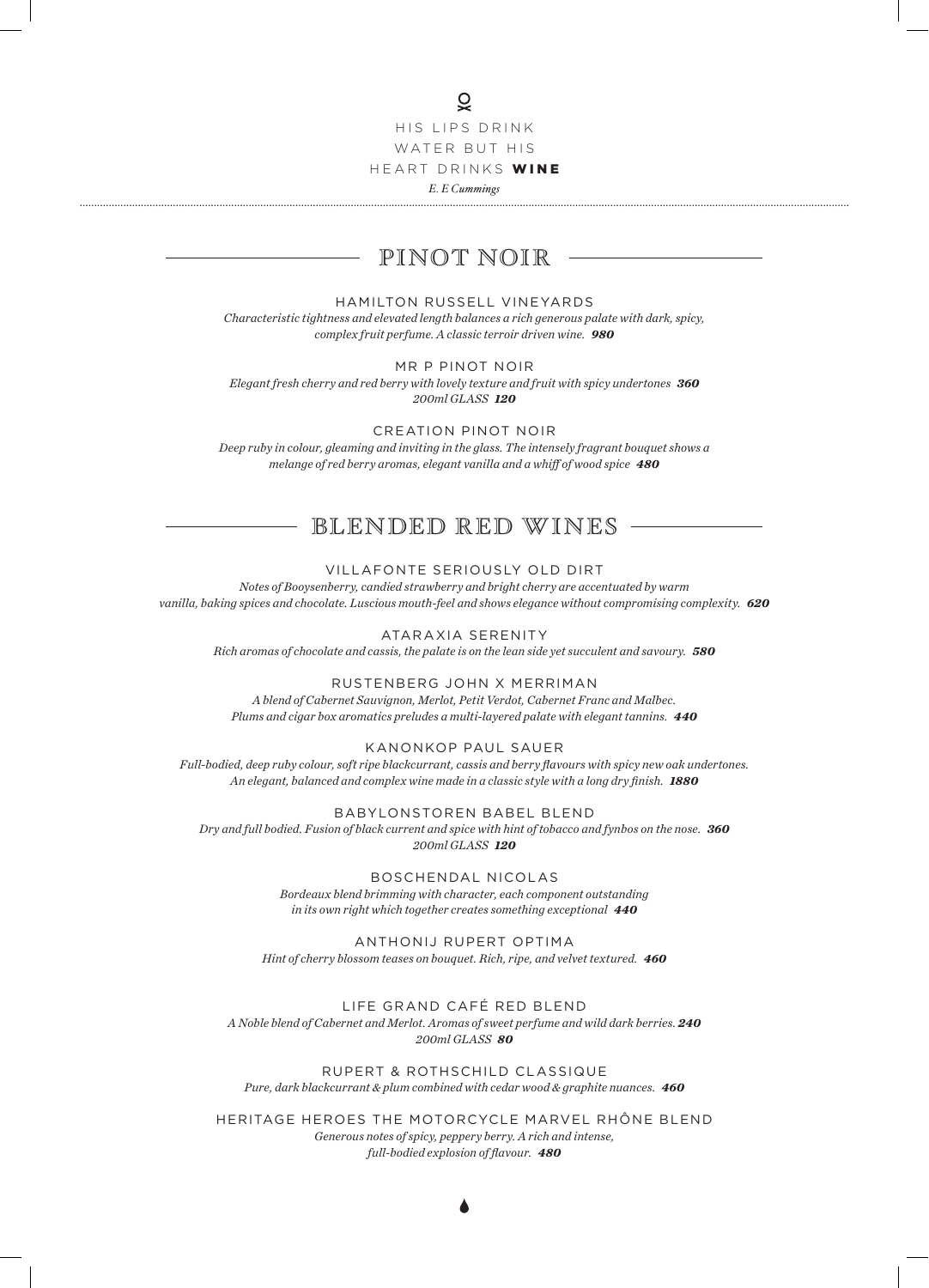NEVER TRUST ANY COMPLICATED COCKTAIL THAT REMAINS PERFECTLY CLEAR UNTIL THE LAST INGREDIENT GOES IN, AND THEN IMMEDIATELY CLOUDS.

*Terry Pratchett* 

## SIGNATURE COCKTAILS

TALISKER SMOKED HONEY *Fabulous blends of smokey Talisker 10, sweet honey and fresh orange. 148*

DON JULIO PALOMA *Served in two parts combining pink g rapefruit, fresh lime & vanilla. 148*

CLOVER CLUB *Tanqueray No 10, lemon juice, raspberry shaken, served with citrus twist. 130*

#### CLASSICS

STRAWBERRY OR WATERMELON DAIQUIRI *Fresh watermelon or wild berries with Bacardi Carta Blanca blended over crushed i ce. 86*

CIROC SNAPFROST *Ciroc\*Cranberry and Orange Collins\*Silver Shimmer served on crushed ice charged with soda 130*

GRAND COSMO *Ketel One Vodka, Grand Marnier served with lime, cranberry juice garnished w ith citrus twist. 80*

KETEL ONE BLOODY MARY *Tomato cocktail, vodka, Tabasco and celery 90* CAIPIRINHA

*A Brazilian classic, Noh Cuchaca cane spirit muddled with fresh Tahiti lime wedges and pure cane sugar. Served short over crushed ice. 98*

SAILOR JERRY MANGO DAIQUIRI *Sailor Jerry rum \*vanilla pod \*lemon & mango. 86*

THE BLACK LABEL JOHNNIE COLLINS *Johnnie Walker black\* lemon\* served tall with dried lemon and rosemary 86*

> WHISKY SOUR *Johnnie walker black \*lemon juice \*sugarshaked with egg white. 80*

NEGRONI *Tanqueray 10 \*Vermouth Rosso stirred with orange peel 98*

## GIN COCKTAILS

RASPBERRY DELIGHT *Tanqueray No.TEN blended with cranberry, raspberry & lemon with cinnamon dust. 120*

TANQUERAY BLUSH *Tanqueray No.TEN Shaken with Aperol, fresh lemon, rhubarb and apple served short on ice. 90*

TANQUERAY 10 CAMOMILE & ROSE ICE TEA *Tanqueray No.TEN\* Rose & Camomile Cordial\*grapefruit & mint charged with soda. 130*

CHARLES *Tanqueray\*grapefruit & orange charged with soda. 106*

WATERMELON TANQUERAY BULL *Fresh Lime, Tanqueray No.TEN and ice with Red Bull Red Edition: Watermelon 120*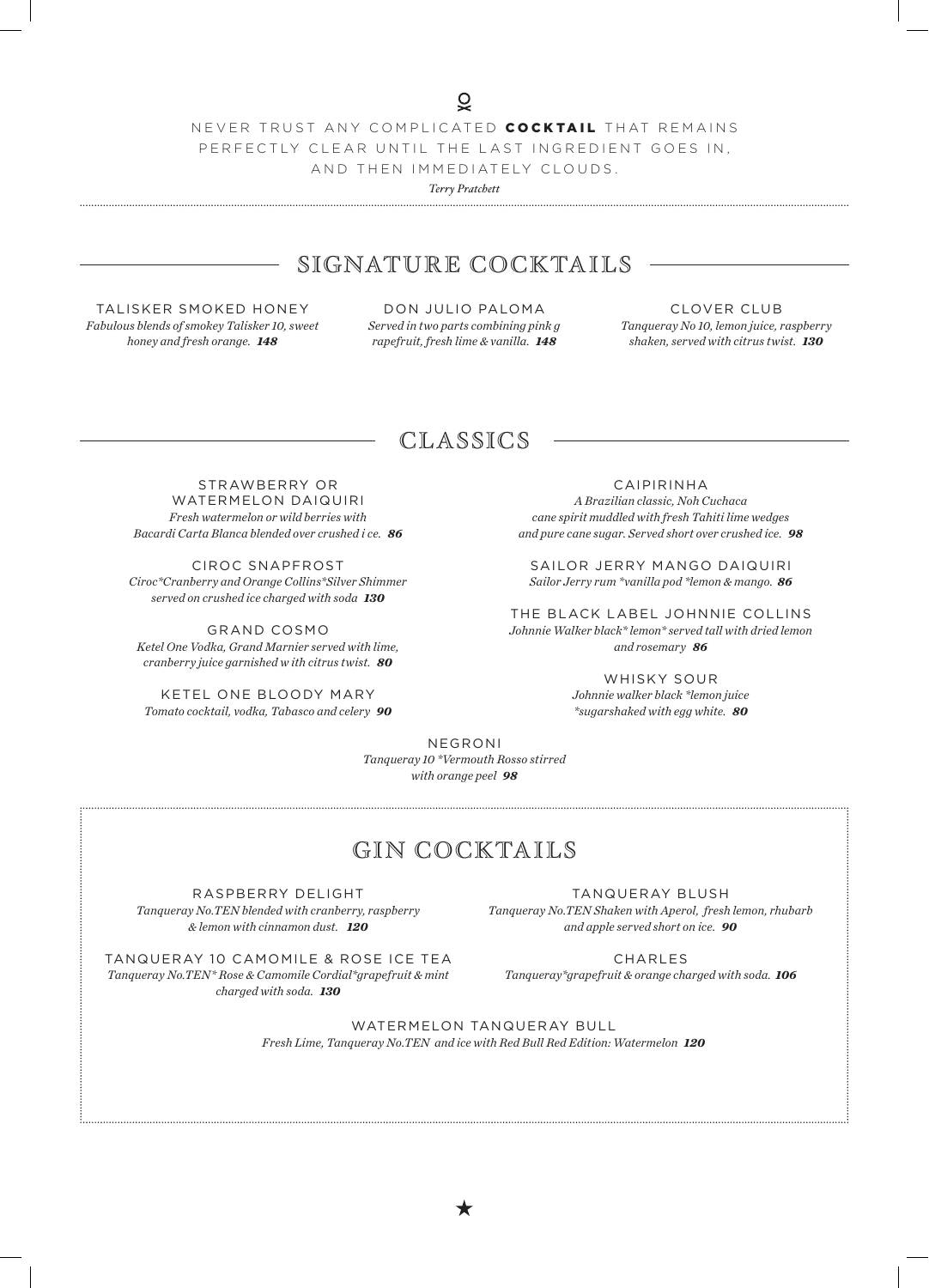#### $\overline{Q}$ LIFE IS JUST A COCKTAIL PARTY ON THE STREET *Mick Jagger*

## MOJITOS

#### CLASSIC

*Bacardi Carta Blanca rum muddled with fresh lime quarters pure cane sugar and torn mint leaves, churned unstrained with crushed ice and charged with soda. 74*

#### LYNCHBURG MOJITO

*Jack Daniel's & Chambard mulled with pure cane sugar and torn mint leaves, churned unstrained with crushed ice and charged with soda. 88*

#### CUCUMBER AND APPLE

*Bacardi Carta Blanca rum muddled with fresh lime quarters, cucumber, pure cane sugar and torn mint leaves,churned unstrained with crushed ice and charged with soda 74*

#### WILD BERRY

*Bacardi Carta Blanca rum muddled with fresh lime quarters,mixed berry juice, pure cane sugar and torn mint leaves, churned unstrained with crushed ice and charged with soda 74*

## JUGS

COLONIAL GARDEN *Tanqueray with mint, cucumber, elderflower and apple juice. 280*

SWEET TEA SANGRIA *Infusion of black tea and florals with Rose wine & fresh fruit. 120*

FROZEN MARGARITA *Don Julio Tequila with Triple Sec, lime and lemon 280*

CRUZ WATERMELON & ELDERFLOWER *Cruz watermelon, elderflower & grapefruit juice. 180*

## MOCKTAILS

JOHN ROSS GRAND COSMO *John Ross \* Abstinence Non-Alcoholic Aperitif\*served with lime, cranberry juice garnished with citrus twist. 70*

ABSTINENCE BLUSH *Abstinence Cape Citrus\*Abstinence Non-Alcoholic Aperitif\*fresh lemon, rhubarb and apple served short on ice. 80*

WILD BERRY MOJITO *John Ross Virgin Distilled Botanicals \*fresh lime, mixed berry juice, pure cane sugar and torn mint leaves, \*crushed ice soda. 74*

WATERMELON PIONEER BULL *John Ross the Pioneer\* Red Bull Red Edition Watermelon, Grapefruit & Rosemary, charged with soda. 80*

## SPARKLING

FROZEN PINK GRAPEFRUIT *Grapefruit, Ciroc blended topped with Boschendal Demi Sec . 108*

APEROL SPRITZ *Aperol with orange slices chased with soda and Prosecco. 98*

PEACH BELLINI *Peach puree charged with Graham Beck Brut and garnished with fresh fruit. 98*

WALK ON GOLD *Johnnie Walker Gold\*Grilled pineapple\* Gold shimmer served tall charged with soda . 130*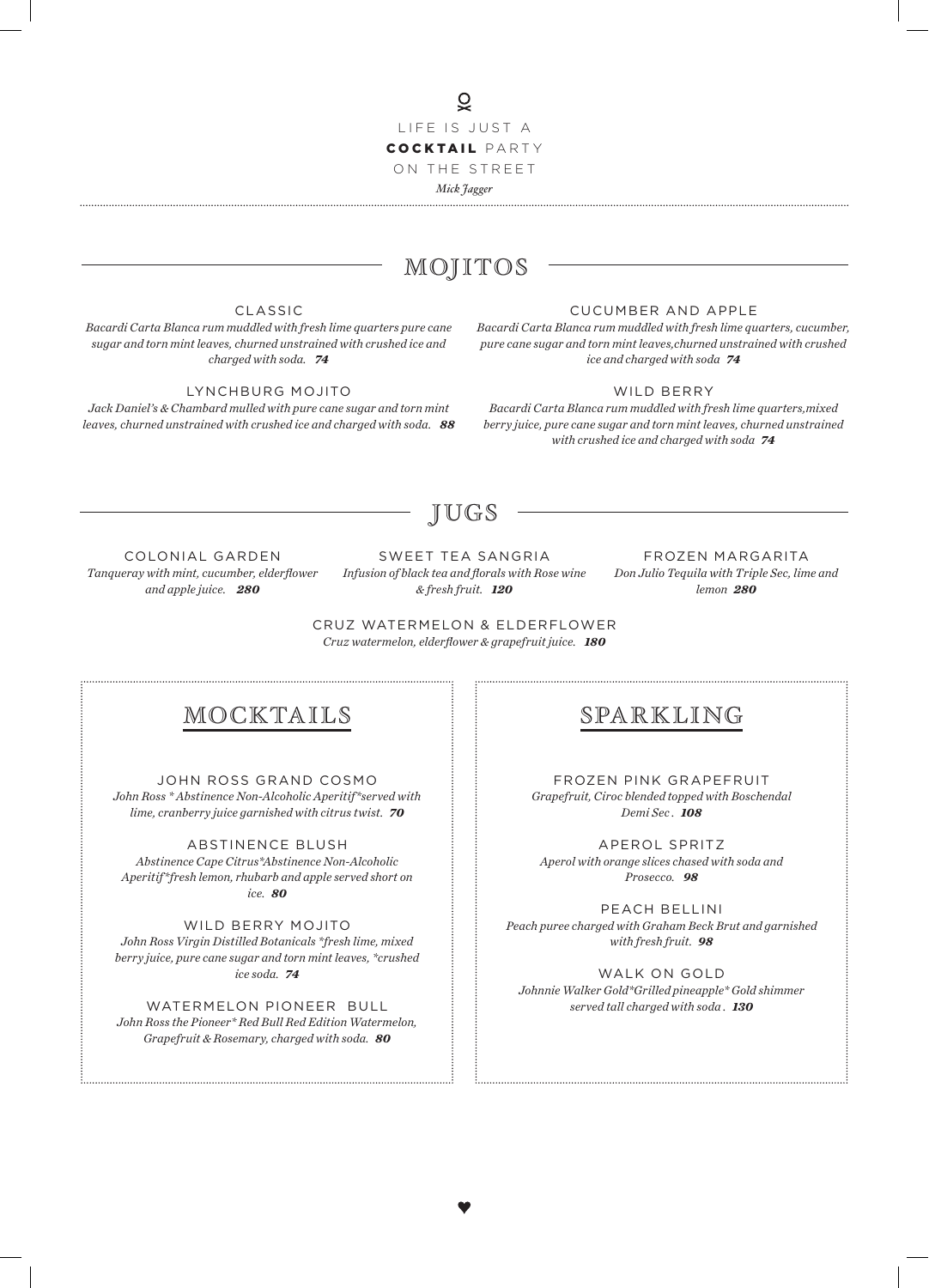#### $\overline{Q}$

EVERYBODY'S GOT TO BELIEVE IN SOMETHING, I BELIEVE I'LL HAVE

ANOTHER BEER

*Don Kardong*

#### WHISKEY

JOHNNIE WALKER BLACK LABEL *48* /GREEN LABEL *70*/ GOLD LABEL RESERVE *78* / 18YO 118 /BLUE LABEL *224*

TALISKER 10YO *78*

LAGAVULIN 16YO *118*

CARDHU *78*

BULLEIT BOURBON *48*

GLENMORANGIE SINGLE MALT WHISKEY ORIGINAL *52* / LASANTA *60* / QUINTA RUBAN *72* / NECTARE D'OR *78 /* 18YO *180*

JAMESON

STANDARD *42*/CASKMATES *48*/IPA *48*/ SELECT RESERVE *52* 

SINGLETON 12YO *48*

MONKEY SHOULDER *48* BAINS SINGLE GRAIN *28* ARDBEG SINGLE MALT 10YO *78* TULLAMORE DEW 10 YO *35*/12YO *40*/15YO *45*

## GIN

TANQUERAY No.TEN *38* TANQUERAY SEVILLA *38* HENDRICKS *48* BOMBAY SAPPHIRE *32* INVERROCHE *48* AMBER | CLASSIC | VERDANT

Brandy HENNESSY XO *200* HENNESSY V.S.O.P

COGNAC &

PRIVILEGE *88* HENNESSY VERY SPECIAL *60* REMY MARTIN V.S.O.P *88* KLIPDRIFT PREMIUM *36*

# RUM

BACARDI CARTA BLANCA *32* BACARDI CARTA NEGRO *32* BACARDI 8 ANOS *32* SAILOR JERRY *36* HAVANA CLUB 3YO *32*

### Liqueurs

JÄGERMEISTER *30* KAHLUA *30* AMARULA *24*

TEQUILA EL JIMADOR BLANCO *30* DON JULIO REPOSADO *56* PATRON SILVER *62*

## Vodka

KETEL ONE *40* CÎROC SNAPFROST *48* CÎROC PINEAPPLE/APPLE/ RED BERRY *45* BELVEDERE *46* GREY GOOSE *40* CRUZ VINTAGE BLACK *38*

WINDHOEK LIGHT *30* / LAGER *30* AMSTEL *32* HEINEKEN *36* HUNTERS *36* STELLA ARTOIS *46* CORONA *46*

#### BEER & CIDER

DRAUGHT BEER STRIPED HORSE LAGER 500ML *58* / 350ML *40* DEVILS PEAK LITE LAGER 500ML *58* / 350ML *40*

SAVANNA LIGHT *38* /DRY *38* /ZERO *38* CASTLE LITE *32* HEINEKEN ZERO *30*